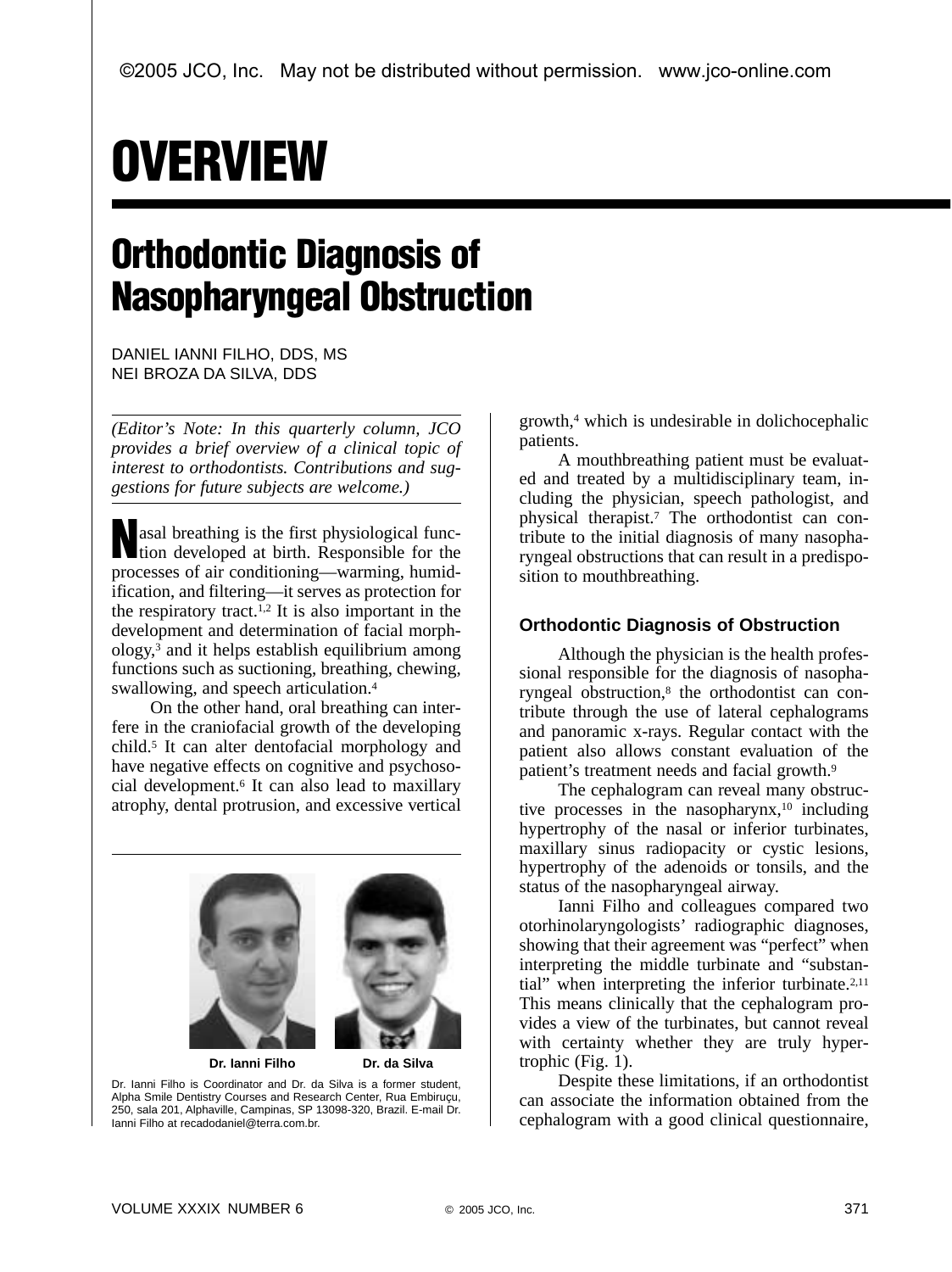and can evaluate the color, volume, and texture of the mucosa in the front of the nasal cavity, he or she can suggest an initial diagnosis of allergic rhinitis or chronic hypertrophic rhinitis with associated hypertrophy of the nasal turbinates. The diagnosis can then be confirmed or overruled by the otorhinolaryngologist. Special attention must be paid to the caudal portion of the inferior turbinate, because hypertrophy of this turbinate can obstruct the posterior nasal cavity and impede normal nasal breathing.

The lateral cephalogram can also be useful in an analysis of the paranasal sinuses, especially the maxillary sinuses. Sinusitis is suggested when radiopacity is observed. A valid diagnostic agreement between endoscopic and radiographic findings has been found in observing the severity of adenoid hypertrophy and, in particular, the patency of the nasopharyngeal space.2,11

The panoramic x-ray can indicate an initial diagnosis of, for example, an anterior septal deviation (Fig. 2). This may be corroborated in clinical examination simply by lifting the tip of the nose with the fingers (Fig. 3). A more accurate evaluation can then be made by the otorhinolaryngologist with anterior rhinoscopy.



**Fig. 1 A. Sagittal median slice of cadaver's head displaying nasal turbinates—inferior (a), middle (b), and superior (c)—and critical caudal region of inferior turbinates, where hypertrophy can obstruct choanal and impede nasal breathing. B. Lateral cephalogram showing caudal region of inferior turbinate (arrow). C. Detail showing relationship of caudal inferior turbinate and choanal.**



**Fig. 2 Panoramic x-ray indicating deviated anterior septum and hypertrophic head of inferior turbinates (arrows).**



**Fig. 3 Anterior septum deviation toward left nostril confirmed by clinical examination.**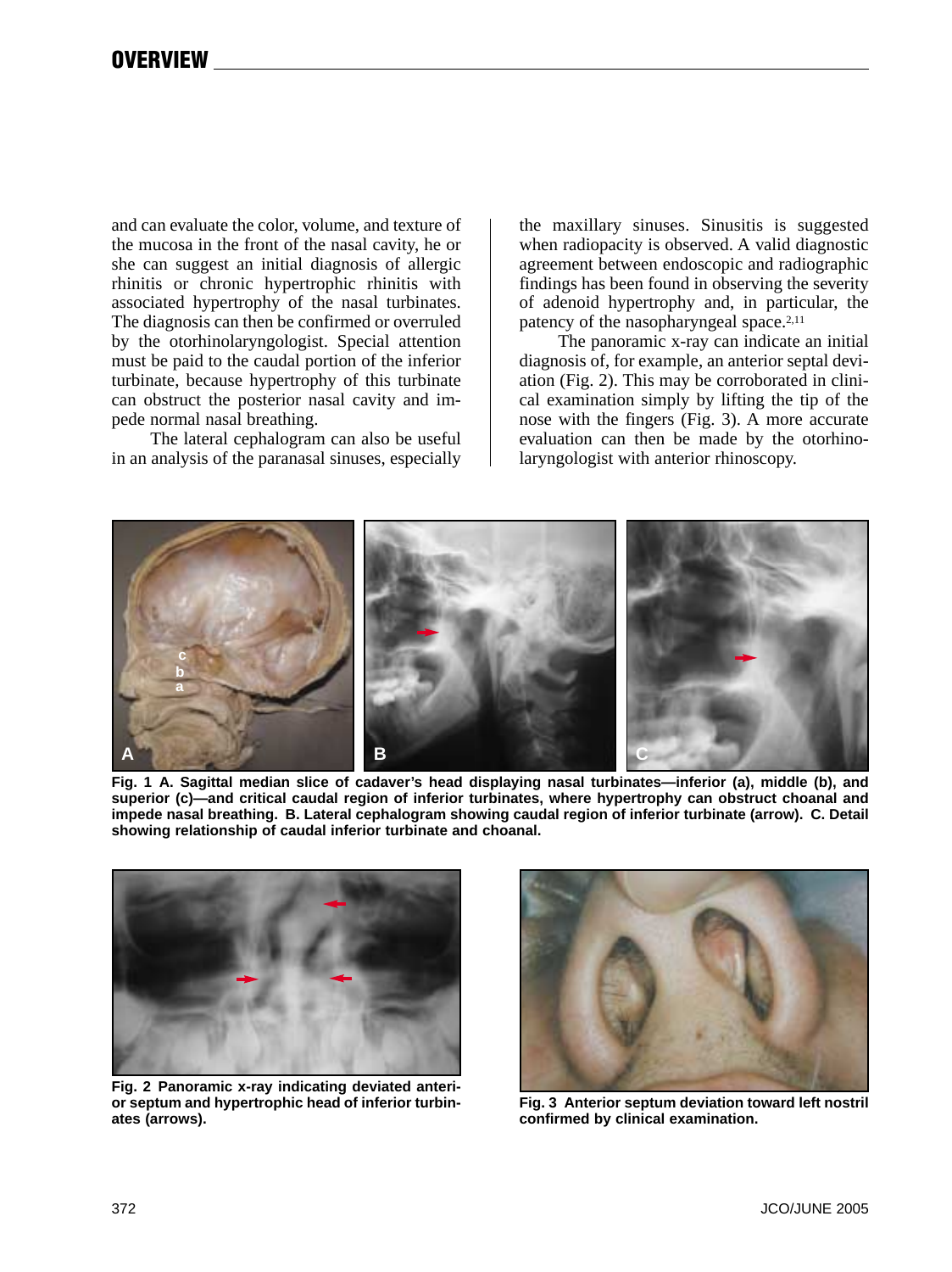The panoramic x-ray can also reveal the severity of hypertrophy of the inferior and middle nasal turbinates in the frontal region (Fig. 4). Such hypertrophy can be a consequence of chronic hypertrophic rhinitis, medicational rhinitis, or a compensatory hypertrophy, as with a deviated septum. The otorhinolaryngologist can perform a nasopharyngeal video endoscopy to validate the initial diagnosis suggested by the orthodontist (Fig. 5).

*(continued on next page)*



**Fig. 4 Panoramic x-ray indicating hypertrophy of frontal portion of inferior turbinates (arrows).**



**Fig. 5 Video endoscopic images. A. Hypertrophied frontal portion of inferior turbinates. B. Detail of hypertrophied frontal region. C. Hypertrophied body of inferior turbinate. D. Detail of hypertrophied body, almost totally obstructing inferior meatus.**